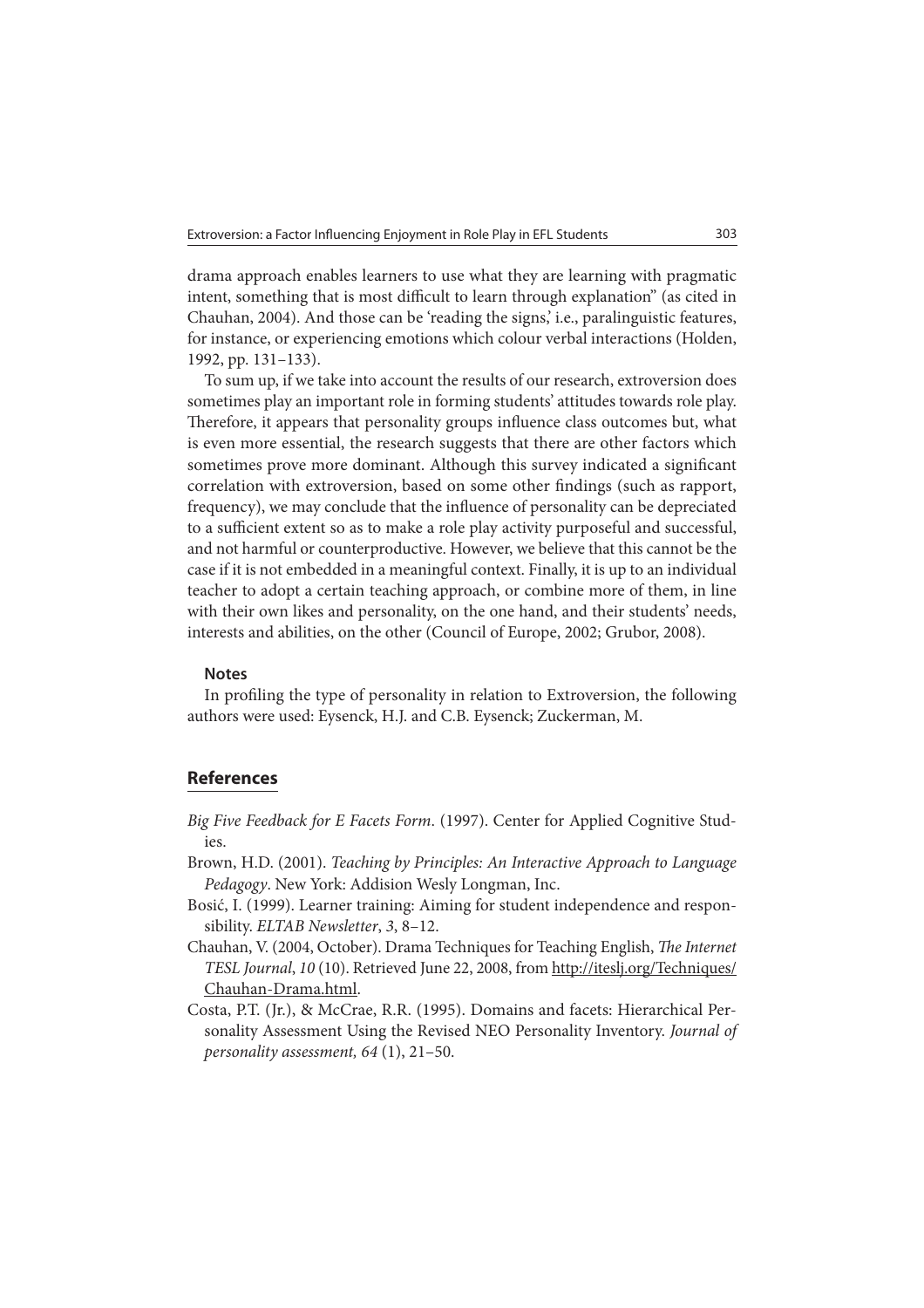- Council of Europe: Council for Cultural Co-operation, Education Committee, Modern Languages Division, Strasbourg. (2002). Common European Framework of Reference for Languages: Learning, teaching, assessment. Cambridge: Cambridge University Press.
- Davies, P., & Pearse, E. (2000). Success in English Teaching. Oxford: Oxford University Press.
- Đurić-Jočić D., Džamonja-Ignjatović, T., & Knežević, G. (2004). NEO PI-R primena i interpretacija. Beograd: Centar za primenjenu psihologiju.
- Eysenck, H.J. , & Eysenck, C.B. (1977). Personality Structure and Measurement. London: Routledge & Kegan Paul.
- Grubor, J. (2008). Role play in the classroom. Unpublished master's thesis. University of Belgrade, Serbia.
- Grubor, J., Bjelogrlić, N., & Hinić, D. (2009). British or American English in Serbia, or Both? Supported by the British Council, Serbia. Nasleđe, 11, 123–131.
- Grubor, J., & Hinić, D. (2008, March). Pronunciation tendencies: British vs American English in Serbia. Paper presented at the First Belgrade International Meeting of English Phoneticians (BIMEP 2008). English Department, Faculty of Philology, University of Belgrade, Serbia.
- Harmer, J. (2001). The Practice of English Language Teaching. Harlow, Essex: Pearson Education Limited.
- Holden, S. (1992). Drama. In K. Johnson, & K. Morrow, (Eds.), Communication in the Classroom. Applications and Methods for a Communicative Approach. (pp. 131–136). Harlow, Essex: Longman Group Limited.
- John, O.P., & Srivastava, S. (1999). The Big-Five Trait Taxonomy: History, Measurement and Theoretical Perspectives. In L.A. Pervin, & O.P. John (Eds.), Handbook of personality: Theory and research (pp. 102-138). New York: Guilford.
- Kiedaisch, C.S. (2006). The effects of psychological birth order on Goldeberg's 'Big 5'. Unpublished master's thesis. Rowan University.
- Kostić-Trivunac, M., & Spasić, V. (2003). Communicative Language Teaching. In Primary ELT Teacher Training Manual (pp. 22–31). Belgrade: British Council.
- Kulić, D. (2006). Dramske tehnike kod usvajanja engleskog jezika. Unpublished magisterial thesis. University of Belgrade, Serbia.
- Ladousse, G.P. (2003). Role Play. Oxford: Oxford University Press.
- Lapkin, S., Swain, M., & Smith, M. (2002). Reformulation and the Learning of French pronominal verbs in a Canadian French immersion context. Modern Language Journal, 86, 485–507.
- Larsen-Freeman, D. (2001). Techniques and Principles in Language Teaching. Oxford: Oxford University Press.